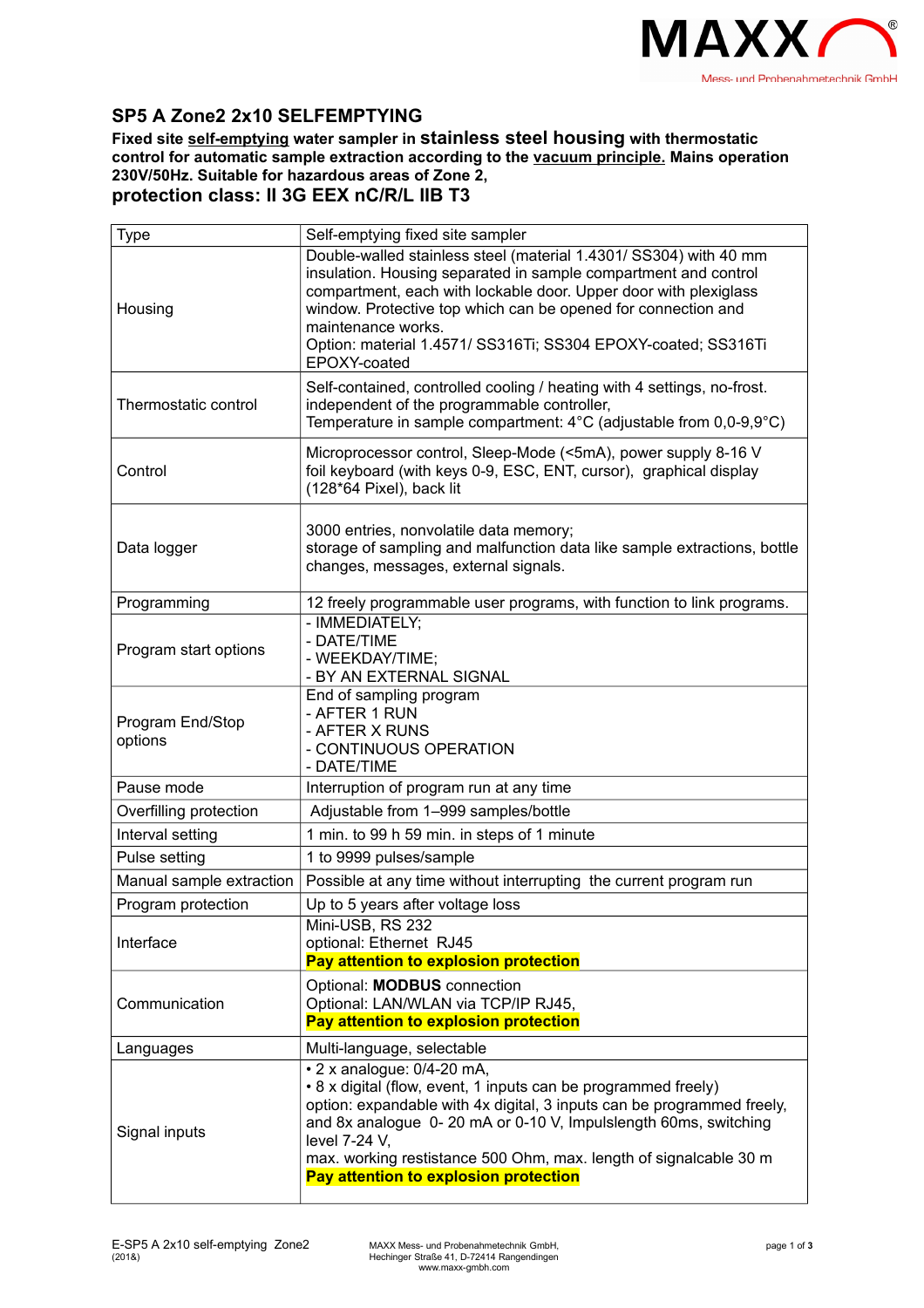

| Signal outputs / status<br>messages | • 8 digital outputs,<br>1x of them as collective malfunction message (Relay optional)<br>option: expandable with 8 digital, 5 are freely programmable (in total 6<br>messages)<br>possible status messages:<br>- program active,<br>- program stop,<br>- sampling active,<br>- bottle change,<br>fault messages, as:<br>- general malfunction,<br>- error electrodes,<br>- error suction, max.<br>- sample/bottle,<br>- error analog signal,<br>- power failure,<br>- internal temperature,<br>- suction time<br>Messages send by solid state relay for switching 230V |
|-------------------------------------|------------------------------------------------------------------------------------------------------------------------------------------------------------------------------------------------------------------------------------------------------------------------------------------------------------------------------------------------------------------------------------------------------------------------------------------------------------------------------------------------------------------------------------------------------------------------|
| Sampling method                     | -Vacuum system 20-350 ml<br>Option: bypass system 20-250 ml (compressed air necessary)                                                                                                                                                                                                                                                                                                                                                                                                                                                                                 |
| Single sample volume<br>accuracy    | Vacuum system: $< 2.5$ % or $+/- 3$ ml                                                                                                                                                                                                                                                                                                                                                                                                                                                                                                                                 |
| Suction height                      | Max. 6 m (at 1013hPa and stagnant medium)<br>But ready and already prepared for the MAXX POWER-BOOSTER<br>SUCTION SYSTEM for suction height up to 11m                                                                                                                                                                                                                                                                                                                                                                                                                  |
| Pumping speed                       | >0,5 m/s at suction height up to at least 6(at 1013h Pa); pump capacity<br>can be adjusted electronically                                                                                                                                                                                                                                                                                                                                                                                                                                                              |
| Suction hose                        | PVC, L=7,5 m, ID=10 mm. Max. hose length 20 m                                                                                                                                                                                                                                                                                                                                                                                                                                                                                                                          |
| Sampling modes                      | Time-related, flow-proportional, event-related, manual sample extraction                                                                                                                                                                                                                                                                                                                                                                                                                                                                                               |
| <b>Bottle variants</b>              | 2 x 10 L PE<br>$4x$ 5 L PE                                                                                                                                                                                                                                                                                                                                                                                                                                                                                                                                             |
| Rinsing/discharge                   | Rinsing head with rinsing water connection $\frac{3}{4}$ ", max. 2 bar, discharge by<br>means of a hose DN25. Bottles are emptied, rinsed and filled on the<br>same bottle position.                                                                                                                                                                                                                                                                                                                                                                                   |
| Sample collection                   | Swivelling bottle discharge tube which can be turned to the front to drain<br>off the sample into a transport container.                                                                                                                                                                                                                                                                                                                                                                                                                                               |
| Overall dimensions                  | (Hxwxd)<br>2 x 10 L, 4 x 5 L, 12 x 1,6 L:<br>1290 (1930*) x 690 x 645 mm<br>*) with opened top                                                                                                                                                                                                                                                                                                                                                                                                                                                                         |
| Weight                              | Approx. 115 kg with bottle option 2 x 10 L PE; higher weight with other<br>bottle and/or glass bottle options                                                                                                                                                                                                                                                                                                                                                                                                                                                          |
| Power supply                        | 230 V / 115 V / AC                                                                                                                                                                                                                                                                                                                                                                                                                                                                                                                                                     |
| Power requirement                   | Approx. 350VA (with cooling)                                                                                                                                                                                                                                                                                                                                                                                                                                                                                                                                           |
| Current consumption                 | Approx. 1,5A                                                                                                                                                                                                                                                                                                                                                                                                                                                                                                                                                           |
| Ambient temperature                 | $-10 - 40^{\circ}C$                                                                                                                                                                                                                                                                                                                                                                                                                                                                                                                                                    |
| Sample temperature                  | $0-30^{\circ}$ C                                                                                                                                                                                                                                                                                                                                                                                                                                                                                                                                                       |
| <b>Standards</b>                    | CE Sampling according to ISO 5667-10, EN16479, ATEX                                                                                                                                                                                                                                                                                                                                                                                                                                                                                                                    |
| ex-proof classification             | II 3G EEX nC/R/L IIB T3                                                                                                                                                                                                                                                                                                                                                                                                                                                                                                                                                |